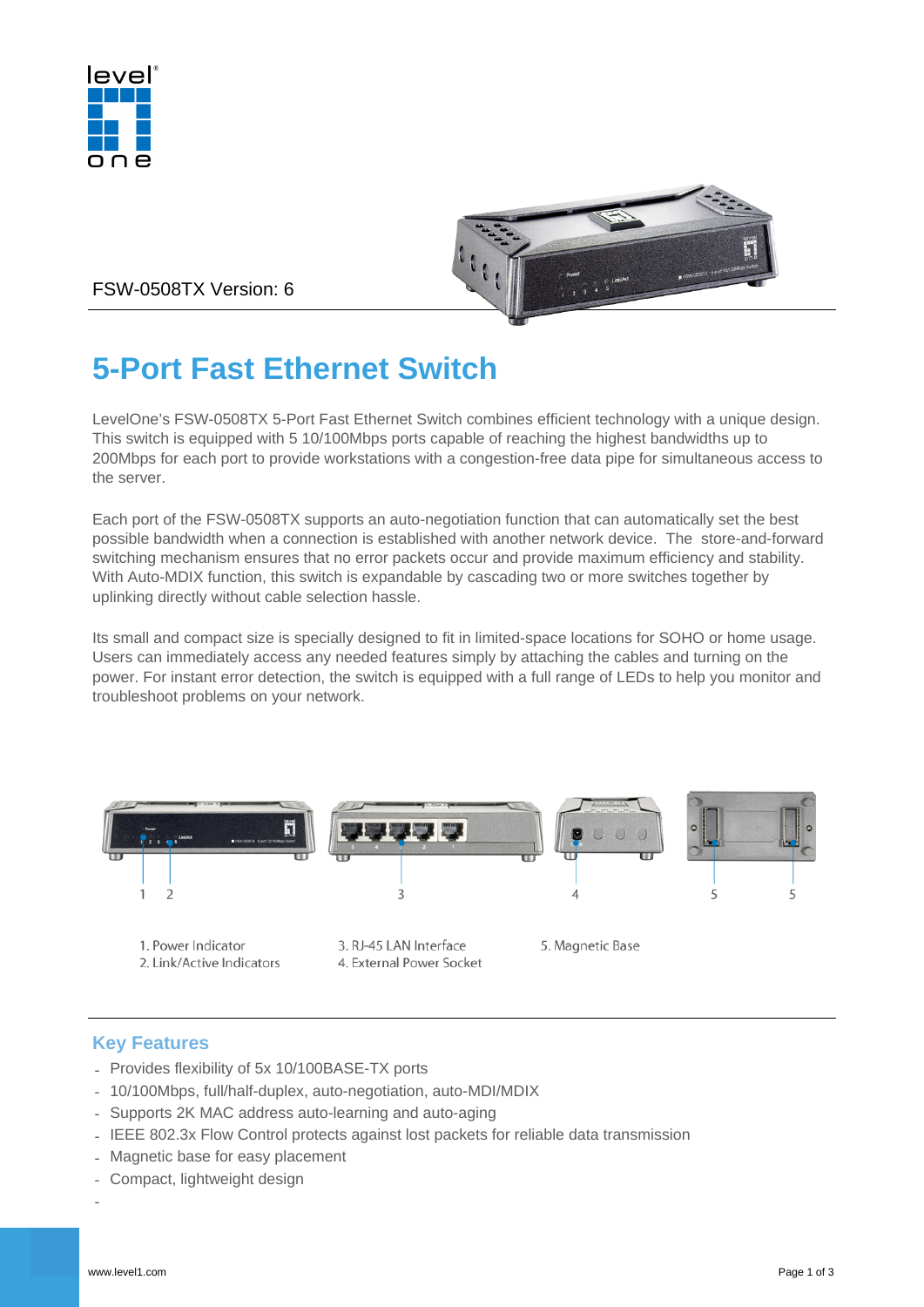## **Specifications**

# **System Specifications**

#### Standards & Protocols:

IEEE 802.3 10-BASE-T (Ethernet) IEEE 802.3u 100-BASE-TX (Fast Ethernet) IEEE 802.3x Flow Control (full-duplex flow control)

#### Buffer Memory: 48KB

#### Connectors and Cabling:

5 x 10/100Base-TX RJ-45 Port

Indicator: Power; Link/Active

#### Transmission Method: Store-and-Forward

Power Input:

100-240V AC, 50-60 Hz, DC 5V, 1A, External Power Adapter

### Power Consumption:

 $< 2.5W$ 

#### **Features**

#### General: Uplink: CSMA/CD Flow Control: Half Duplex - Backpressure; Full Duplex - Pause frame

#### **Performance**

Backplane (Gbps): 1Gbps MAC Address Table: 2K

Data Transfer Rate: 10/100Mbps

## Packet Forwarding Rate:

100Mbps port - 148,000pps 10Mbps port - 14,880pps

### **Environment**

Temperature (°C): Operating:  $0^{\circ}$ C ~ 40°C Storage: - 40°C ~ 70°C

Humidity (Non-condensing): Storage: 5% ~ 90% Operating: 10% ~ 90%

Deployment: Desktop and Magnetic Base

#### **Physical Specifications**

Dimensions (W x D x H mm): 125 x 69 x 30 mm